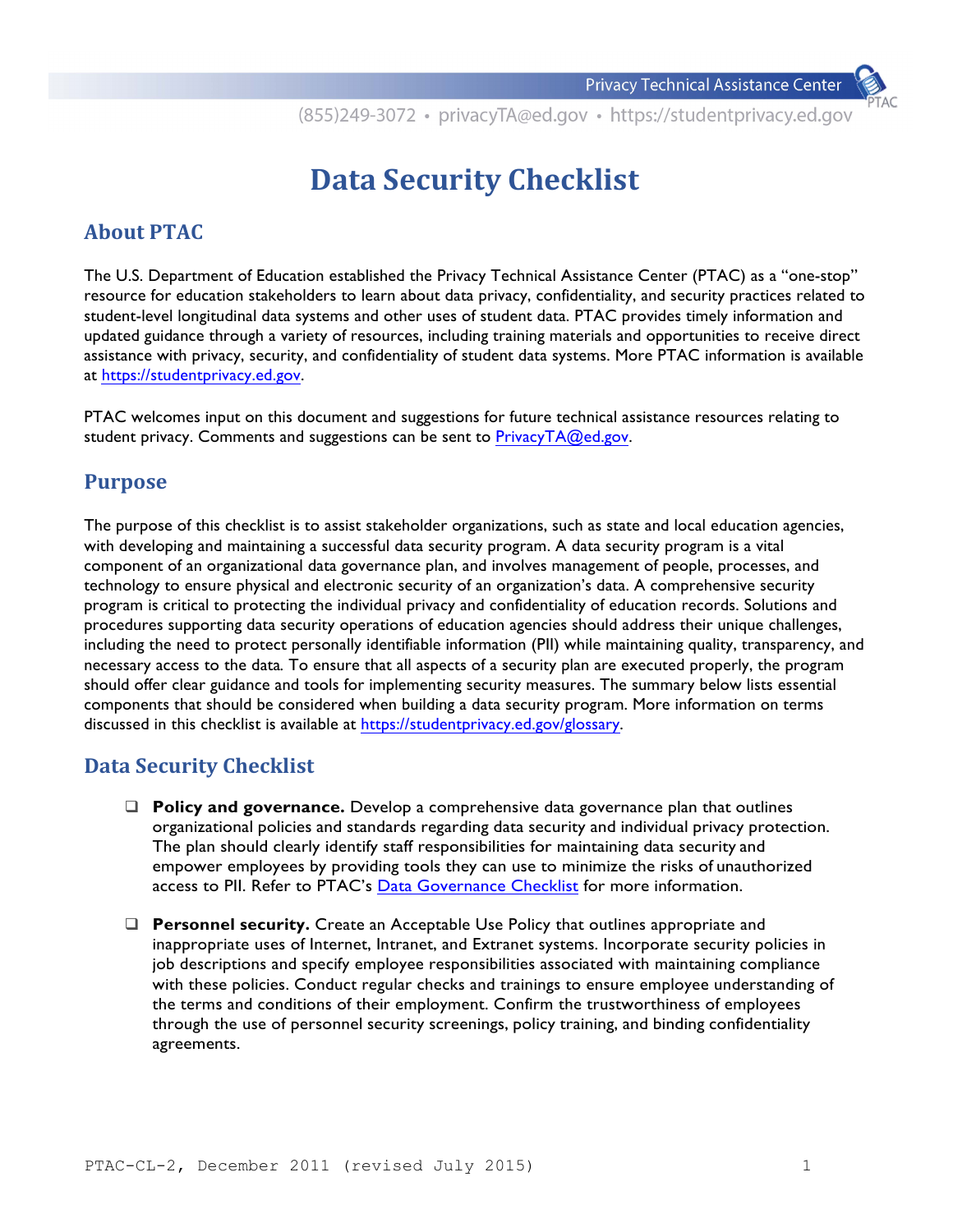- **Physical security.** Make computing resources physically unavailable to unauthorized users. This includes securing access to any areas where sensitive data (i.e., data that carry the risk for harm<sup>1</sup> from an unauthorized or inadvertent disclosure) are stored and processed, such as buildings and server rooms. An unlocked server room is an invitation for malicious or accidental damage. Monitor access to these areas to prevent intrusion attempts (e.g., by administering identification badges and requiring staff and visitors to log in prior to entering the premises or accessing the resources).
- □ **Network mapping**. Network mapping provides critical understanding of the enterprise (servers, routers, etc.) and its connections. Furthermore, network mapping can capture applications and associated data. A robust mapping capability will map the dependencies between applications, data, and network layers, and highlight potential vulnerabilities. There are a number of network mapping tools available.
- □ **Inventory of assets.** The inventory should include both authorized and unauthorized devices used in your computing environment. These devices are often scanned and discovered by automated programs (continuously searching the internet for vulnerabilities) and if unsecured devices are discovered they can be compromised. Inventorying, when used in conjunction with network mapping, will give your organization a better understanding of the security requirements needed to protect your assets.
- **Q** Authentication. The ways in which someone may be authenticated fall into three categories: something you know, something you have, or something you are. Two-factor authentication (TFA) combines two of these elements and is more costly, but provides more security. Consider TFA for remote users or privileged "super users." Authentication technologies provide assurance that the person is authorized to access network assets, services, and information.
- □ **Provide a layered defense.** Employ a "Defense in Depth" architecture that uses a wide spectrum of tools arrayed in a complementary fashion. The most common layers to protect are hosts (individual computers), application, network, and perimeter. There are specific security controls that are suited for use at each of these layers. Relying on a firewall alone to protect your network is never adequate.
- □ Secure configurations. It is a best practice not to put any hardware or software onto your network until it has been security tested and configured to optimize its security. Continuous scanning to ensure system components remain in a secure state is a critical capability that will enhance data security protection. Proactive management of security risks also involves establishing a comprehensive change management program to analyze and address security and privacy risks introduced by new technology or business processes.
- **Q Access control**. Securing data access includes requiring strong passwords and multiple levels of user authentication, setting limits on the length of data access (e.g., locking access after the session timeout), limiting logical access to sensitive data and resources, and limiting administrative privileges. Role-based access is essential for protecting PII and sensitive data;

<sup>&</sup>lt;sup>1</sup> Here, harm refers to any adverse effects that would be experienced by an individual whose PII was the subject of a loss of [confidentiality, as well as any adverse effects experienced by the organization that maintains the PII \(NIST,](http://csrc.nist.gov/publications/nistpubs/800-122/sp800-122.pdf) *Guide to Protecting the Confidentiality of Personally Identifiable Information (PII), 2010 Special Publication 800-122, p. 3-1, 2). Harm to an* individual includes any negative or unwanted effects (i.e., that may be socially, physically, or financially damaging).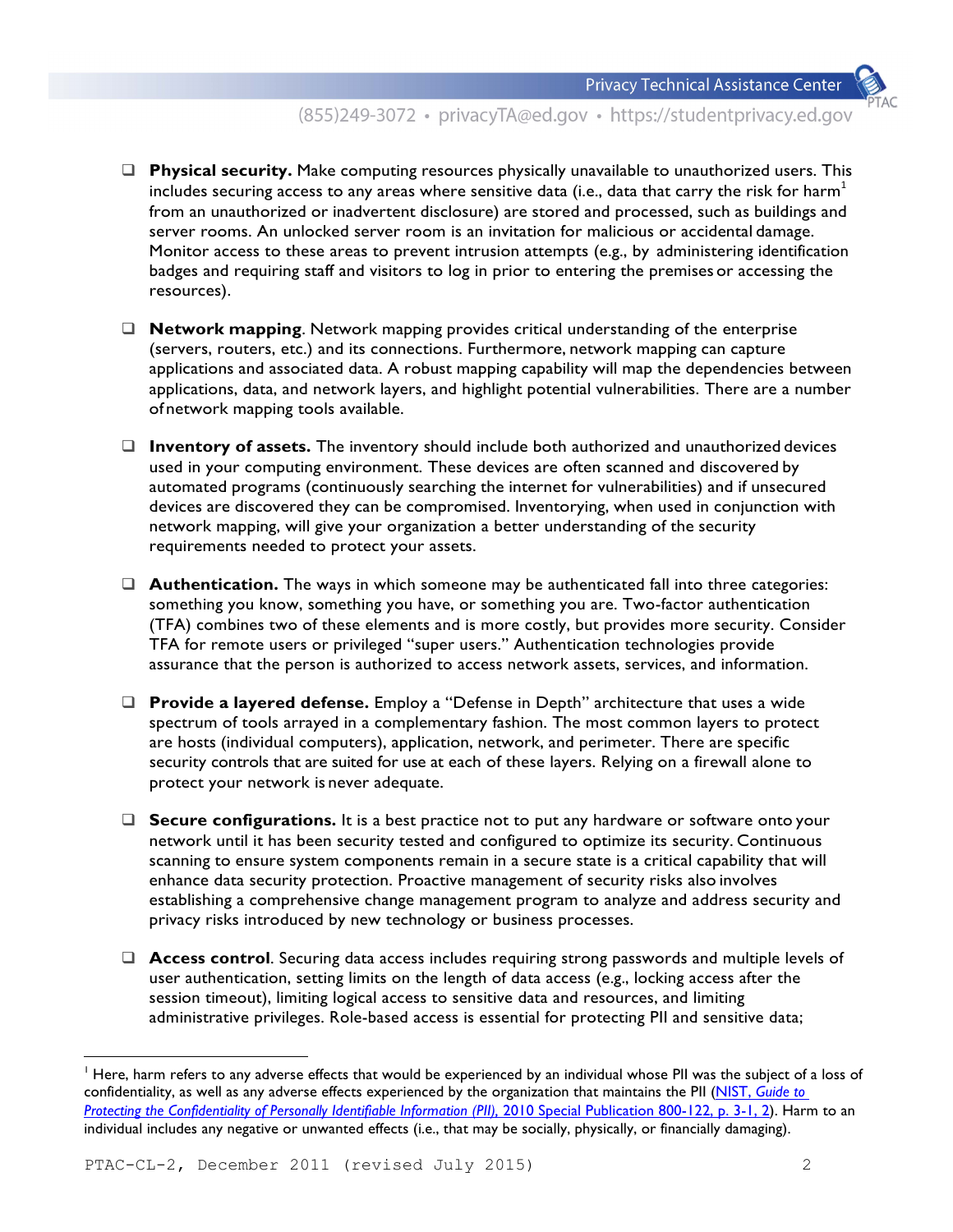defining specified roles and privileges for users is a required security procedure. Sensitive data that few personnel have access to should not be stored on the same server as other types of data used by more personnel without additional protections for the data (e.g., encryption).

- q **Firewalls and Intrusion Detection/Prevention Systems (IDPS).** A firewall is a device designed to permit or deny network transmissions based upon a set of rules. Firewalls are frequently used to protect networks from unauthorized access, while permitting legitimate communications to pass. An IDPS is a monitoring device that is designed to detect malicious activity on the network. Although some automatically take remediation action, most report suspicious activity to a central monitoring point for further analysis.
- □ **Automated vulnerability scanning.** When new vulnerabilities (to hardware, operating systems, applications, and other network devices) are discovered, hackers immediately scan networks for these vulnerabilities. Scanning your network and systems on a regular basis will minimize the time of exposure to known vulnerabilities.
- **Q** Patch management. Patch management is the process of using a strategy and plan for the testing and roll out of software updates and patches on a regular basis. The plan should address how patches will be applied to which systems at a specified time. A patch is a piece of code that protects computers and applications by updating the security state against new threats or vulnerabilities. Used in conjunction with vulnerability scanning, the enterprise can quickly shut down any vulnerability discovered.
- □ Shut down unnecessary services. Each port, protocol, or service is a potential avenue for ingress into your enterprise. A best practice, which should be part of a secure configuration, should include shutting down all services and ports that are not required in your computing environment. A secure enterprise will continually monitor for the use of unapproved ports, protocols or services.
- □ **Mobile devices.** When sensitive data are stored on servers or on mobile devices, such as laptops or smart phones, the data should be encrypted. There are far too many examples of mobile devices being lost or stolen and the subsequent exposure of the sensitive information stored on those devices in the public domain.
- q **Emailing confidential data.** Consider the sensitivity level of the data to be sent over the email. Emailing unprotected PII or sensitive data poses a high security risk. It is recommended that organizations use alternative practices to protect transmissions of these data. These practices include mailing paper copies via secure carrier, de-sensitizing data before transmission, and applying technical solutions for transferring files electronically (e.g., encrypting data files and/or encrypting email transmissions themselves).
- □ **Incident handling.** When an incident does occur it is critical to have a process in place to both contain and fix the problem. Procedures for users, security personnel, and managers need to be established to define the appropriate roles and actions. Outside experts may be required to do a forensics investigation of the incident, but having the correct procedures in place initially will minimize the impact and damage.
- □ **Audit and compliance monitoring.** Audits are used to provide an independent assessment of your data protection capabilities and procedures (see Data [Stewardship:](https://studentprivacy.ed.gov/resources/data-stewardship-managing-personally-identifiable-information-student-education-records-0) Managing Personally